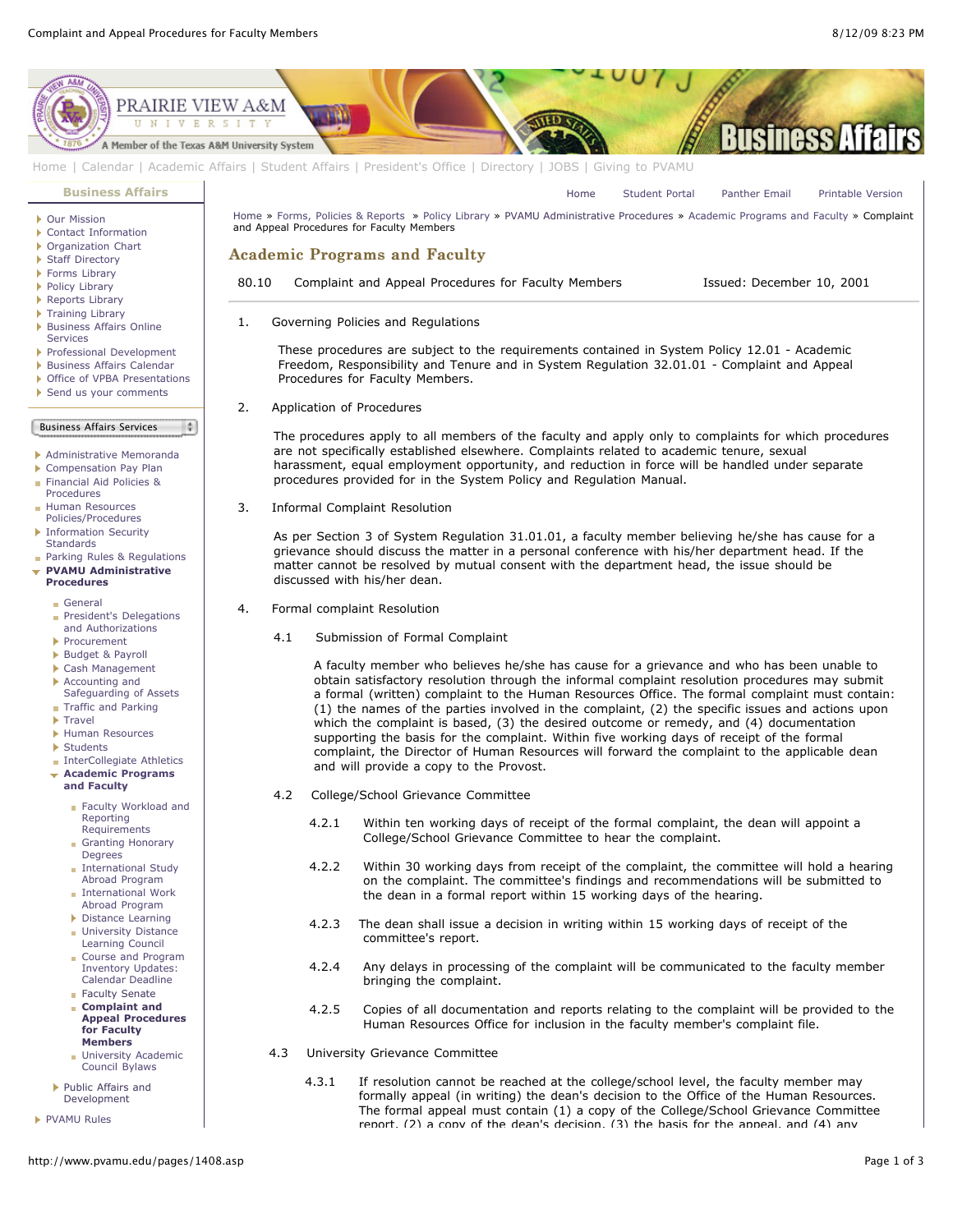[Travel Policies](http://www.pvamu.edu/pages/1414.asp)

|       |                          | reporty (L) a copy or the acurre accidiony (b) the badio for the appear) and (T) any<br>additional information or documentation not considered by College/School Grievance<br>Committee. Within five working days of receipt of the appeal, the Director of Human<br>Resources will forward the appeal to the Provost. Within ten working days of receipt<br>of the appeal, the provost will forward the appeal to the University Grievance Committee<br>for review.                                                                                                                                                                                                                                                                                                              |
|-------|--------------------------|-----------------------------------------------------------------------------------------------------------------------------------------------------------------------------------------------------------------------------------------------------------------------------------------------------------------------------------------------------------------------------------------------------------------------------------------------------------------------------------------------------------------------------------------------------------------------------------------------------------------------------------------------------------------------------------------------------------------------------------------------------------------------------------|
|       | 4.3.2                    | Within 20 working days from receipt of the appeal, the committee will review the appeal<br>and make a determination as to whether the grievance has sufficient merit. If the<br>committee determines there is insufficient merit, it will notify the Provost in writing of its<br>determination. If the committee determines that there is sufficient merit, it will hold a<br>hearing within 20 working days to allow the faculty member to present his/her case. The<br>committee's findings and recommendations will be submitted in writing to the Provost<br>in a formal report within 20 working days of the hearing.                                                                                                                                                       |
|       | 4.3.3                    | The Provost will issue a decision in writing within 20 working days of receipt of the<br>committee's report. The Provost's decision will be final.                                                                                                                                                                                                                                                                                                                                                                                                                                                                                                                                                                                                                                |
|       | 4.3.4                    | Any delays in processing of the complaint will be communicated to the faculty member<br>bringing the complaint.                                                                                                                                                                                                                                                                                                                                                                                                                                                                                                                                                                                                                                                                   |
|       | 4.3.5                    | Copies of all documentation and reports relating to the complaint will be provided to the<br>Human Resources Office for inclusion in the faculty member's complaint file.                                                                                                                                                                                                                                                                                                                                                                                                                                                                                                                                                                                                         |
| 5.    |                          | Composition of University Grievance Committee                                                                                                                                                                                                                                                                                                                                                                                                                                                                                                                                                                                                                                                                                                                                     |
| 5.1   |                          | The faculty of each college or school will elect one tenured faculty member to serve on the<br>committee for one year. No administrative officer (i.e. department head, dean, or director) may<br>serve on the committee.                                                                                                                                                                                                                                                                                                                                                                                                                                                                                                                                                         |
| 5.2   |                          | The committee membership will elect a chair and a vice chair.                                                                                                                                                                                                                                                                                                                                                                                                                                                                                                                                                                                                                                                                                                                     |
| 5.3   |                          | Once assigned to hear a case, membership of the committee will remain intact until completion<br>of its work. In the event that the term of office of the members expire, their term will be extended<br>until completion of the case.                                                                                                                                                                                                                                                                                                                                                                                                                                                                                                                                            |
| 5.4   |                          | A quorum of five committee members must be present at all meetings and hearings.                                                                                                                                                                                                                                                                                                                                                                                                                                                                                                                                                                                                                                                                                                  |
| 5.5   |                          | All committee hearings will be recorded and will be closed (unless otherwise requested by<br>faculty member filing grievance).                                                                                                                                                                                                                                                                                                                                                                                                                                                                                                                                                                                                                                                    |
| 6.    | <b>Salary Grievances</b> |                                                                                                                                                                                                                                                                                                                                                                                                                                                                                                                                                                                                                                                                                                                                                                                   |
| head. |                          | A faculty member should first discuss the matter in a personal conference with his/her department                                                                                                                                                                                                                                                                                                                                                                                                                                                                                                                                                                                                                                                                                 |
| 6.1   |                          | The faculty member should first discuss the matter in a personal conference with his/her<br>department head.                                                                                                                                                                                                                                                                                                                                                                                                                                                                                                                                                                                                                                                                      |
| 6.2   |                          | If the matter cannot be resolved by mutual consent with the department head, the faculty member<br>should discuss the matter with his/her dean.                                                                                                                                                                                                                                                                                                                                                                                                                                                                                                                                                                                                                                   |
| 6.3   |                          | If the matter cannot be resolved by mutual consent with the dean, the faculty member may file a<br>formal grievance with the Office of Human Resources. The grievance must include: (1) the basis<br>for the grievance, (2) the desired outcome or remedy, and 93) documentation supporting the<br>basis for grievance. Within five working days the Director of Human Resources will forward the<br>salary grievance to the Provost.                                                                                                                                                                                                                                                                                                                                             |
| 6.4   |                          | The Provost will review the grievance and will consult with the Director of Human Resources<br>and/or Director of institutional Research, as deemed necessary, to obtain data required to<br>assess the merits of the grievance. The Provost may request additional information from the<br>faculty member, department head, and dean to complete his/her review and assessment. The<br>Provost may, as his/her option, appoint an ad hoc advisory committee of three faculty members<br>to review the grievance and provide advice. Upon completion of review, the Provost will make a<br>decision regarding the grievance and will notify all parties in writing. If reasonable, the Provost will<br>issue his/her decision within 60 working days of receipt of the grievance. |
| 6.5   |                          | If the Provost finds sufficient grounds to support the salary grievance, the Provost will consult with<br>the department head and dean, and make a recommendation to the President on the appropriate<br>corrective action.                                                                                                                                                                                                                                                                                                                                                                                                                                                                                                                                                       |
|       |                          |                                                                                                                                                                                                                                                                                                                                                                                                                                                                                                                                                                                                                                                                                                                                                                                   |